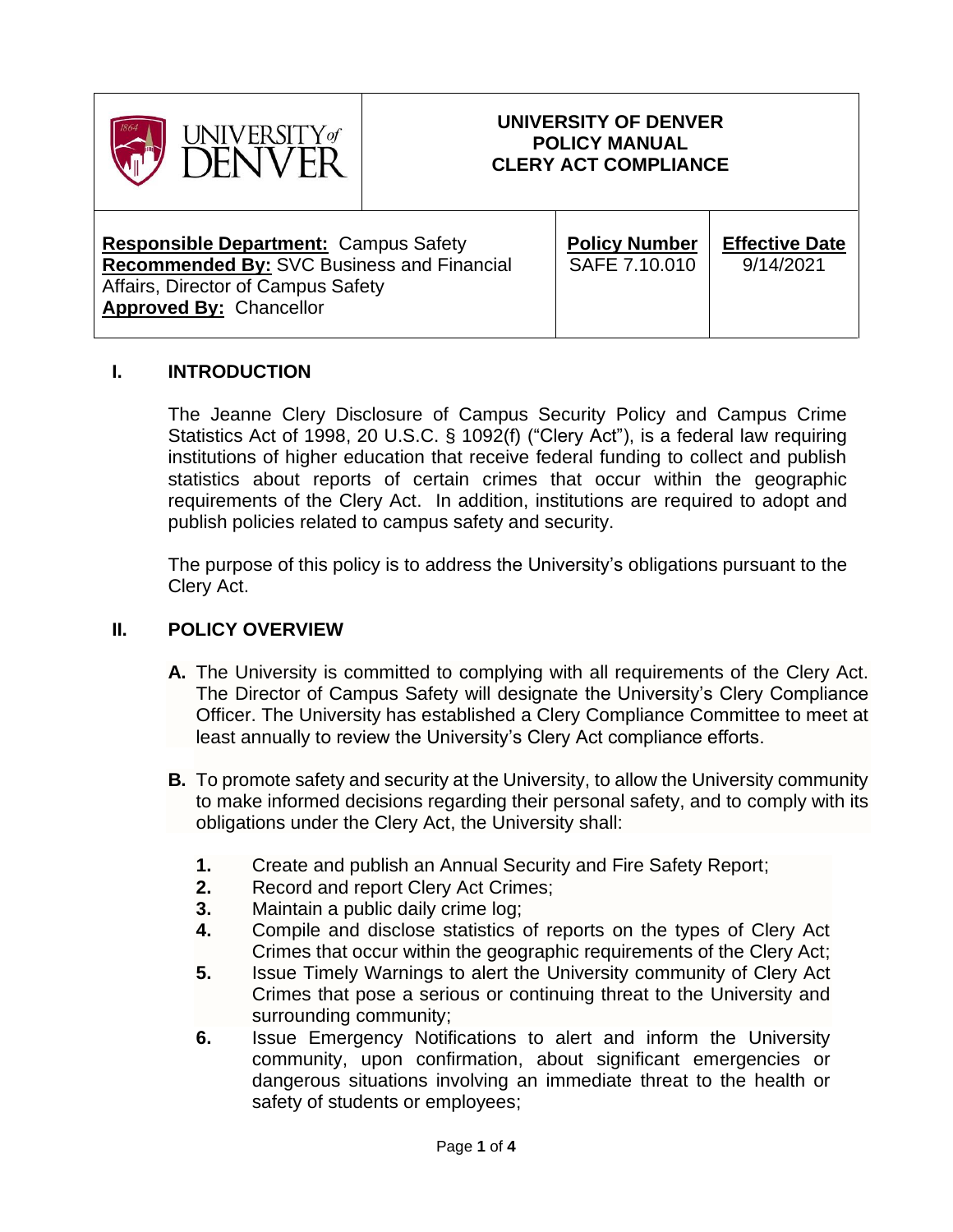- **7.** Maintain an emergency response, notification, and testing policy;
- **8.** Maintain a daily fire log;
- **9.** Compile and report fire data to the federal government and as part of the Annual Security and Fire Safety Report;
- **10.** Maintain policies and procedures to address reports of missing students;
- **11.** Identify, notify and provide annual training to Campus Security Authorities (CSAs); and
- **12.** Provide training to all incoming students and employees regarding the crimes of dating violence, domestic violence, sexual assault, and stalking;
- **13.** Maintain policies and procedures to address and prevent dating violence, domestic violence, sexual assault, and stalking; and
- **14.** Notify victims of domestic violence, dating violence, stalking, and sexual assault of their rights and support resources
- **C.** The Clery Compliance Officer shall work with the Clery Compliance Committee to develop and implement policies and procedures regarding the University's Clery Act obligations.

### **III. PROCESS OVERVIEW**

The Clery Act Compliance Procedures, which implement the University's obligations under this policy, are available on the [Division of Campus Safety Clery](https://www.du.edu/campussafety/clery-act)  [Act](https://www.du.edu/campussafety/clery-act) website.

## **IV. DEFINITIONS**

- **A. "Clery Compliance Committee"** is the committee comprised of University officials (specifically identified in the Clery Act Compliance Procedures) who meet to review the University's Clery Act compliance efforts and make recommendations to the Clery Compliance Officer regarding the University's Clery Act obligations.
- **B.** "**Campus Security Authority (CSA)**" is an individual at the University who, because of their function for the University, has an obligation under the Clery Act to notify the University of alleged Clery Act Crimes that are reported to them in good faith, or alleged Clery Act Crimes that they may personally witness. CSAs include:
	- **i.** The Division of Campus Safety.
	- **ii.** Any individual or individuals who have responsibility for campus security but who are not Campus Safety personnel.
	- **iii.** Any individual or organization specified in the University's campus security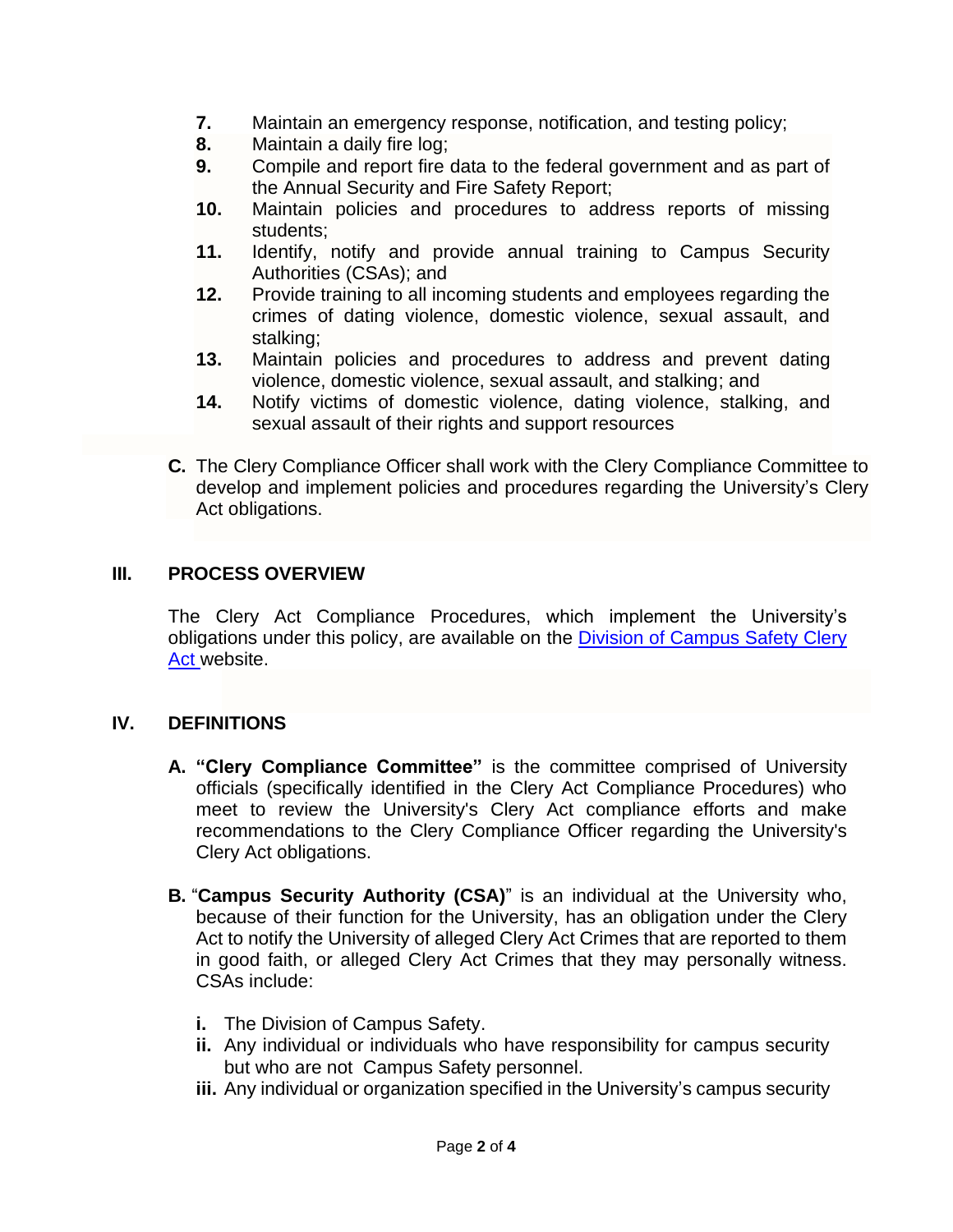statements as an individual or organization to which students and employees should report crimes.

**iv.** An official of the University who has significant responsibility for student and campus activities, including, but not limited to, student housing, student conduct, and conferences and events, and who has the authority and the duty to take action or respond to particular issues on behalf of the University.

*Examples* of CSAs include, but are not limited to:

- **a.** Campus Safety personnel
- **b.** Athletic Directors
- **c.** Athletic coaches
- **d.** Title IX Coordinators
- **e.** Faculty advisors to student organizations
- **f.** Fraternity and Sorority Life personnel who are University employees
- **C.** "**Clery Act Crimes**" Crimes specified in the Clery Act on which the University must compile statistics of reports made to the Division of Campus Safety, CSAs, and law enforcement and publish those statistics annually to the University community, including: criminal homicide (murder, non-negligent manslaughter, and manslaughter by negligence); sex offenses (rape, fondling, incest, statutory rape), robbery; aggravated assault; burglary; motor vehicle theft; arson; stalking; domestic violence; dating violence; hate crimes (including larceny-theft, simple assault, intimidation, or destruction/damage/vandalism of property that are motivated by bias); and arrests and referrals for disciplinary action for any of the following: (a) liquor law violations; (b) drug law violations; and (c) weapons law violations.
- **D.** "**Emergency Notification**" An announcement to inform the University community about significant emergencies or dangerous situations involving an immediate threat to the health or safety of students or employees.
- **E.** "**Timely Warning**" An announcement sent through the University's mass notification system to alert the University community about Clery Act Crimes and other serious incidents in the event that a reported crime may pose a serious or continuing threat to the campus and surrounding community.

# **V. RESOURCES**

- **A.** For further information on the University's compliance with the Clery Act, visit the [Division of Campus Safety Clery Act](https://www.du.edu/campussafety/clery-act) website.
- **B.** To sign up for Emergency Notifications and Timely Warnings visit the **Division** [of Campus Safety DU Alerts](https://www.du.edu/campussafety/du-alerts) website and provide the required contact